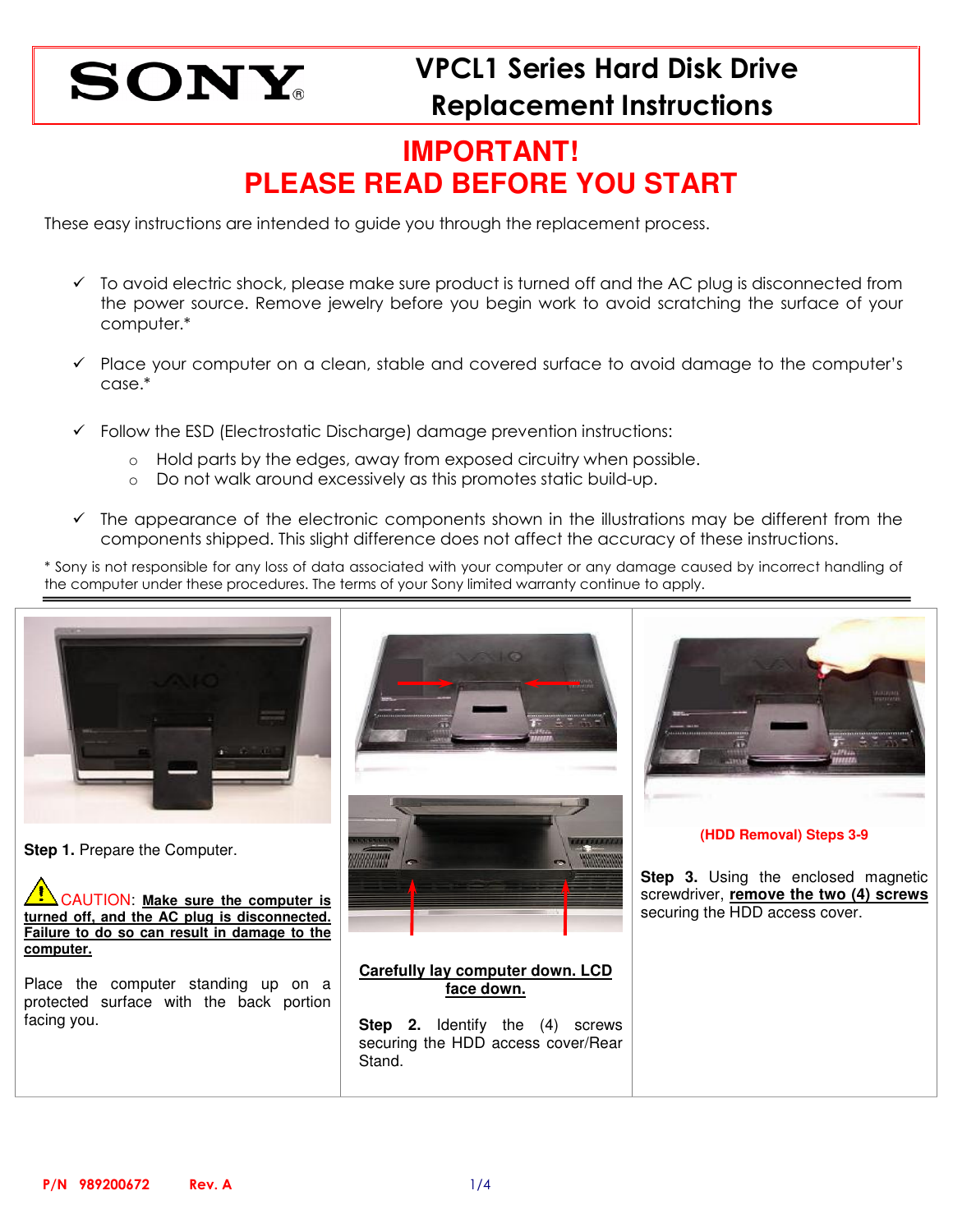# VPCL1 Series Hard Disk Drive Replacement Instructions



**Step 4.** Carefully lift the stand **(Bottom side first)** to remove the HDD access cover.



**Step 5.** Set HDD cover aside once removed.



**Step 6.** Identify the (4) screws securing the HDD to the computer.



**Step 7.** Using the included magnetic screwdriver, loosen the (4) screws securing the HDD Assembly.



**Step 8.** Carefully lift and pull the HDD Assembly towards you to help expose the connectors.





**Step 9.** Remove connectors before attempting to completely remove HDD assembly.



**HDD DISASSEMBLY 10-15 STEPS** 

**Step 10.** After the HDD is completely removed, **identify the (4) side screws** that mount the HDD bracket to the HDD.



**Step 11.** Holding the edge of the HDD, remove each screw and set the screw aside. **These screws will be used to mount the HDD bracket onto the new HDD.**e.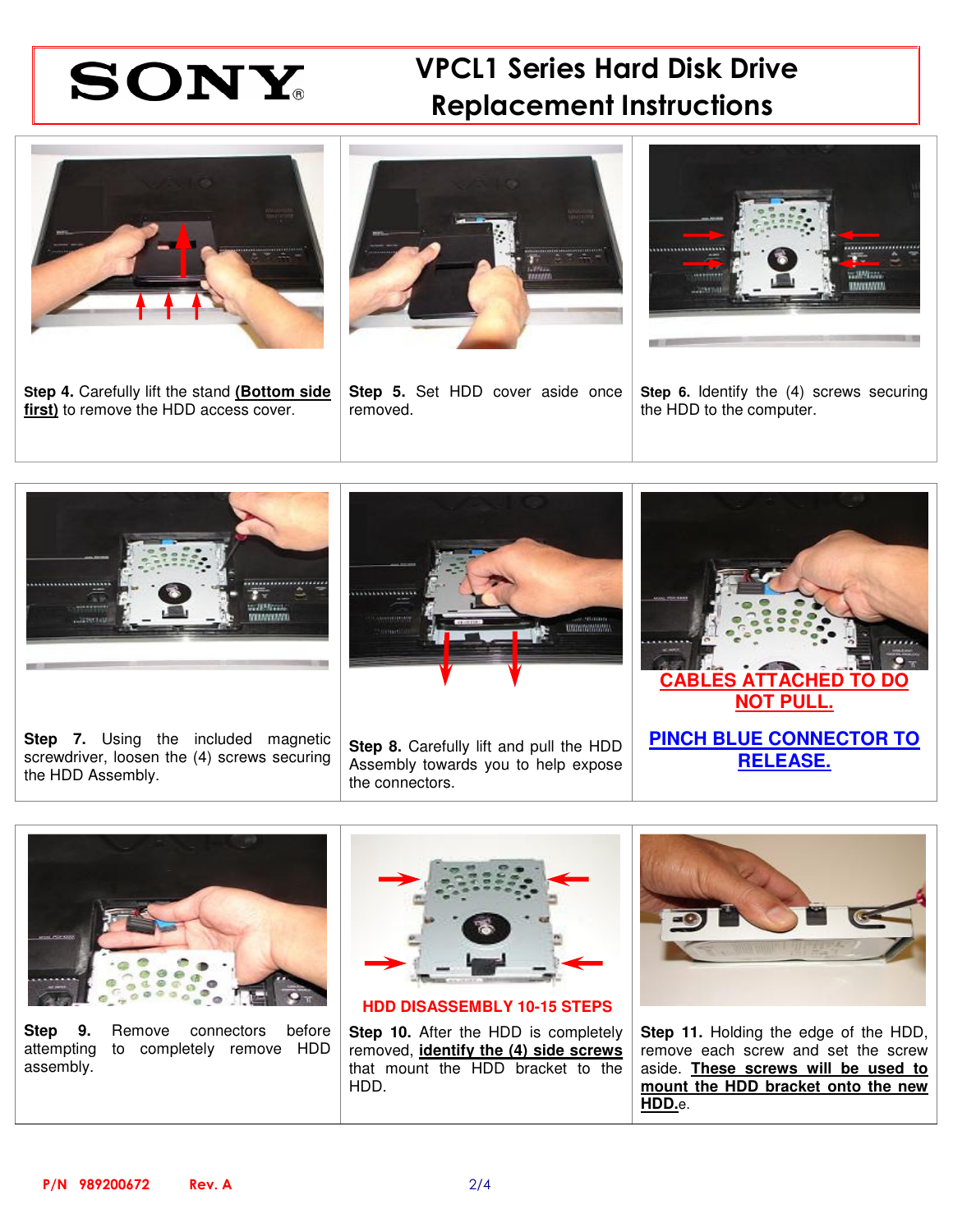# VPCL1 Series Hard Disk Drive Replacement Instructions



**Step 12.** All (4) screws and bracket should now be removed from old HDD.



**Step 13.** After the HDD is completely removed from bracket, **identify the (2) screws with springs.**



**Step 14.** Remove the (2) screws to be used on new HDD.



Step 15. Both screws should now be removed.

**Step 16.** Re-install the (2) screws with springs previously removed.

**Step 17.** Place the HDD bracket over the new HDD.